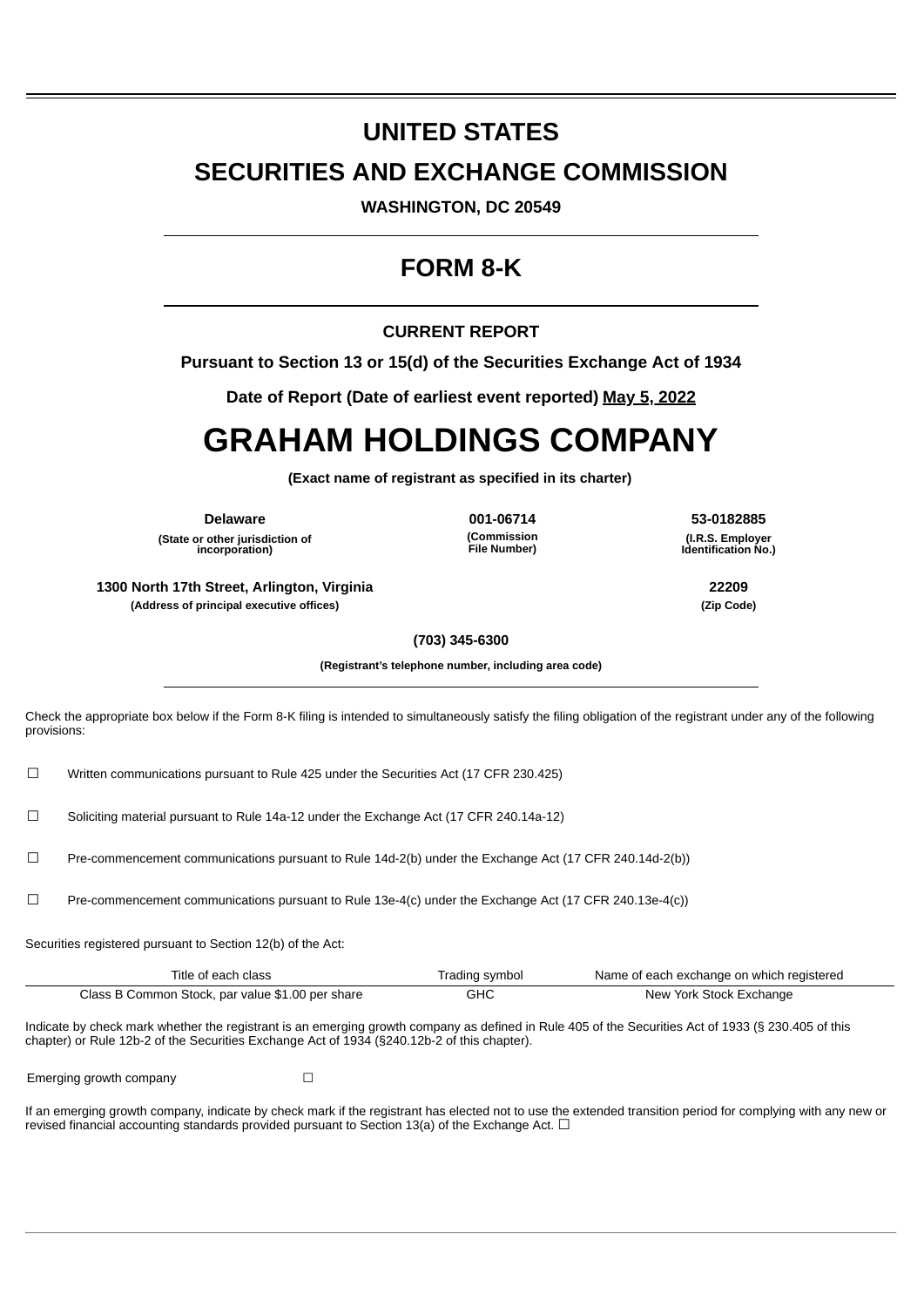#### **Item 5.07 Submission of Matters to a Vote of Security Holders**

On May 5, 2022, Graham Holdings Company held its Annual Meeting of Stockholders. The following is a summary of the final voting results for each matter presented to stockholders.

Proposal 1: Election of Directors

The Company's stockholders elected the nine persons nominated as Directors of the Company as set forth below:

Class A Common Stock Nominees

|                          | For     | Withheld | Abstain | <b>Broker Non-Votes</b>  |
|--------------------------|---------|----------|---------|--------------------------|
| Thomas S. Gayner         | 964.001 |          |         |                          |
| Donald E. Graham         | 964.001 |          |         |                          |
| Timothy J. O'Shaughnessy | 964.001 | _        |         | $\overline{\phantom{0}}$ |
| G. Richard Wagoner, Jr.  | 964.001 |          |         |                          |
| Katharine Weymouth       | 964.001 |          |         | –                        |

#### Class B Common Stock Nominees

|                      | For       | Withheld | Abstain | <b>Broker Non-Votes</b>  |
|----------------------|-----------|----------|---------|--------------------------|
| Tony Allen           | 2.972.568 | 78.067   |         |                          |
| Christopher C. Davis | 2.470.211 | 580.424  |         | $\overline{\phantom{m}}$ |
| Anne M. Mulcahy      | 2,797,234 | 253.401  |         |                          |

Proposal 2: Vote to Approve the Company's 2022 Incentive Compensation Plan

The Company's Class A stockholders approved the Company's 2022 Incentive Compensation Plan, as set forth below:

Class A Common Stock

| For     | Against | Abstain | <b>Broker Non-Votes</b> |
|---------|---------|---------|-------------------------|
| 964.001 |         |         |                         |

The Company's Class B stockholders approved the Company's 2022 Incentive Compensation Plan, as set forth below:

#### Class B Common Stock

| For       | Against | Abstain | <b>Broker Non-Votes</b>  |
|-----------|---------|---------|--------------------------|
| 2,257,599 | 784.492 | 8.544   | $\overline{\phantom{a}}$ |

2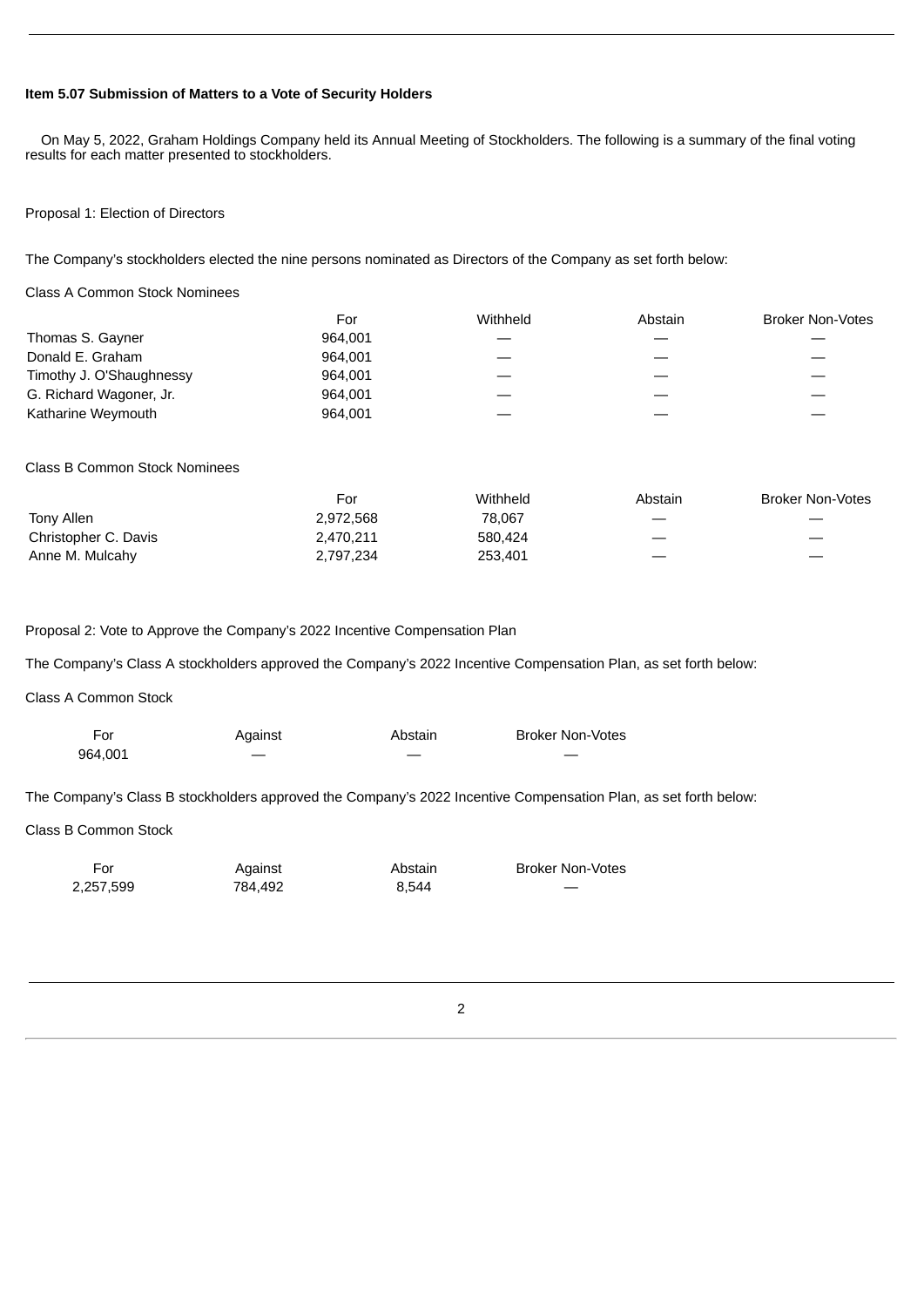Proposal 3: Advisory Vote to Approve 2021 Compensation Awarded to Named Executive Officers

The Company's Class A stockholders approved, on an advisory basis, the compensation paid to the Company's named executive officers for 2021, as set forth below:

#### Class A Common Stock

| For<br>964,001 | Against | Abstain<br>_ | <b>Broker Non-Votes</b> |  |
|----------------|---------|--------------|-------------------------|--|
|                |         | 3            |                         |  |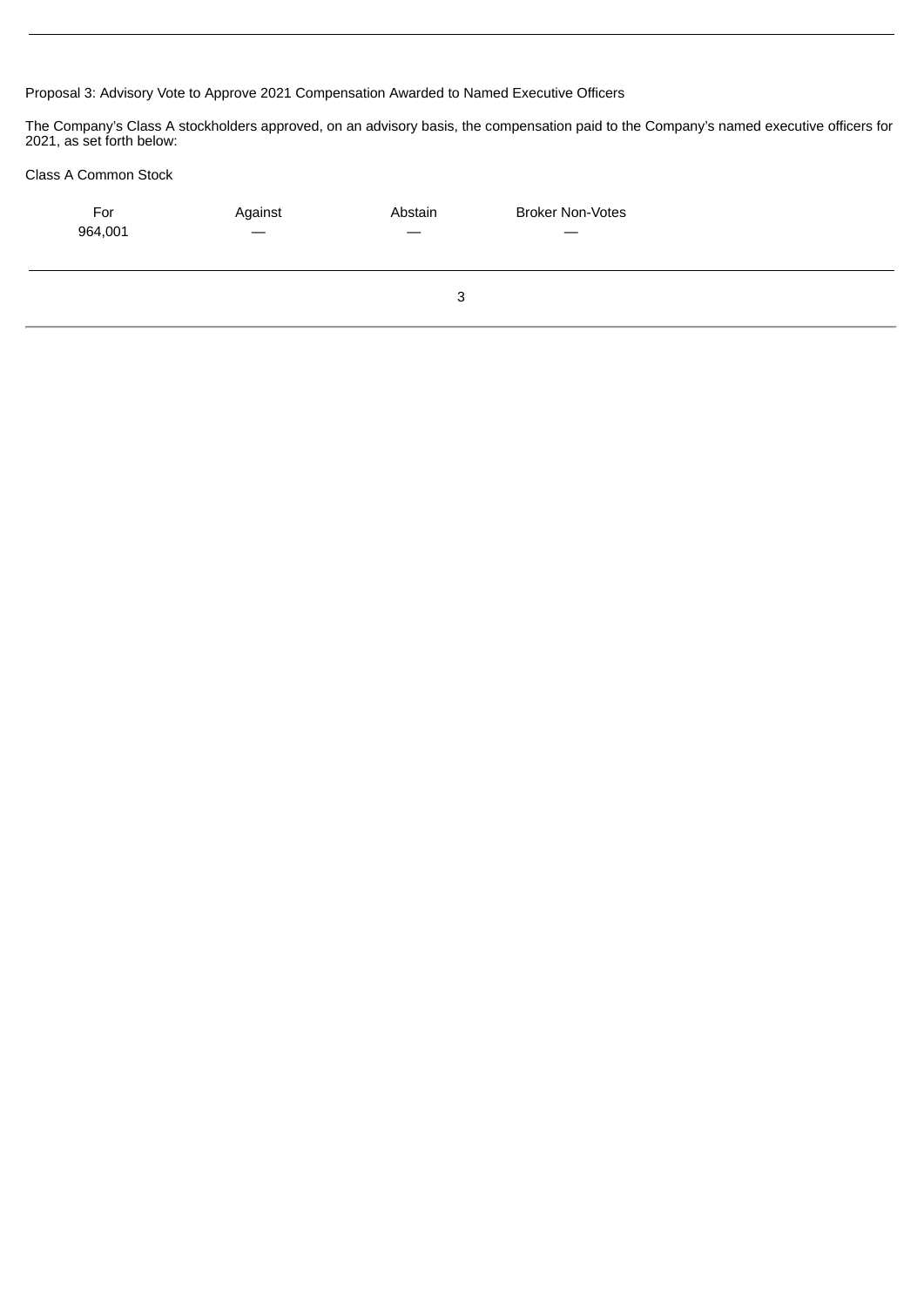## **Exhibit Index**

Cover Page Interactive Data File, formatted in Inline XBRL and included as Exhibit 101.